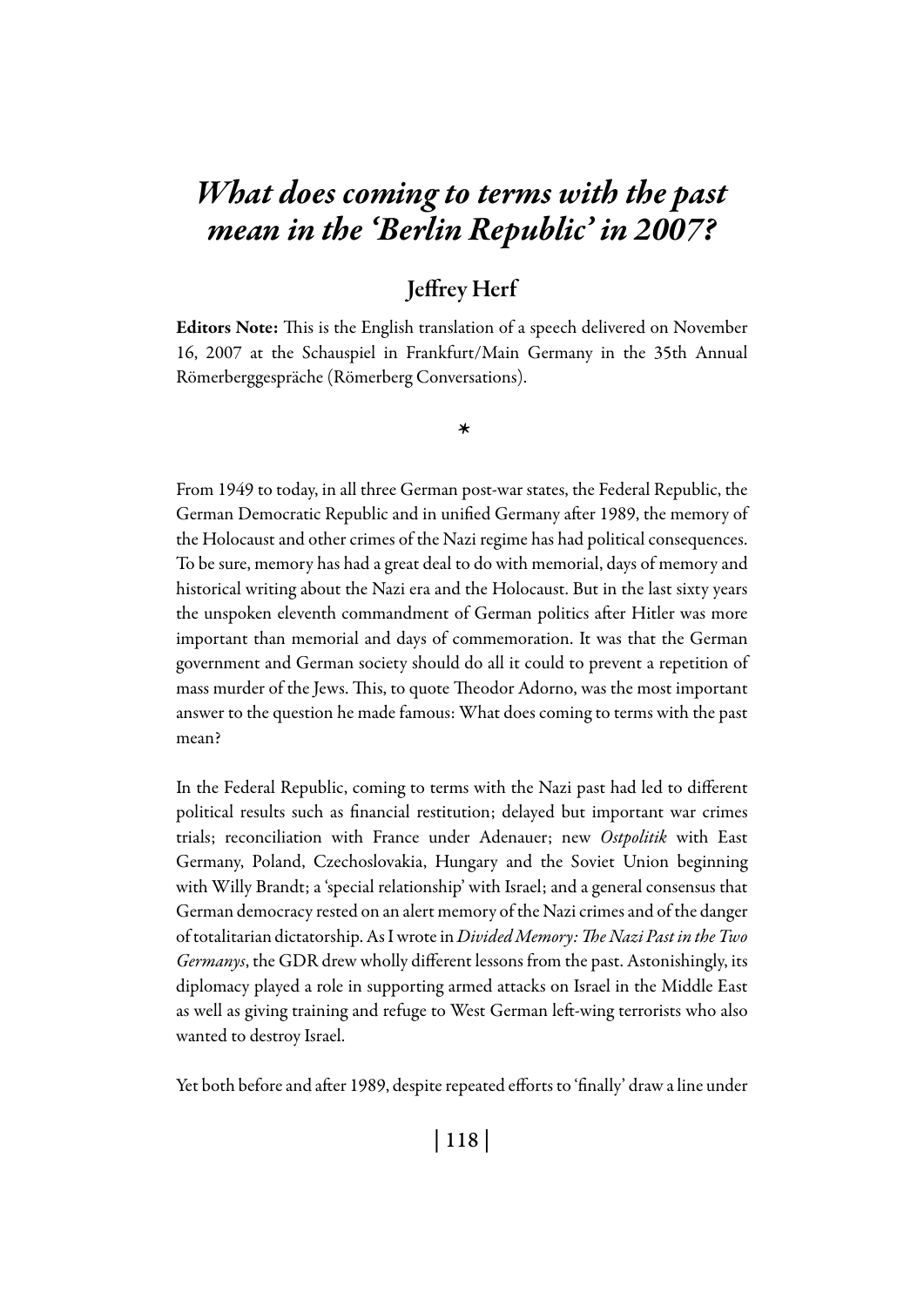the past, a specifically West German tradition of memory of the crimes of the Nazi regime had become a firm and established component of the West German and then German raison d'etat. Over time, a tradition that began with Theodor Heuss, Kurt Schumacher and others in the late 1940s not only survived but had become wider and deeper in German society. Konrad Adenauer contributed less than Heuss and Schumacher to this tradition. In the words of the German historian Norbert Frei, he advocated a policy of 'politics towards the past' (*Vergangenheitspolitik*) more than of 'coming to terms with the past (*Vergangenheitsbewältingung*). But even though Adenauer tolerated regrettable continuities in the Foreign Ministry or the *Bundeskriminalamt*, he also clearly understood the eleventh commandment as a practical political dictum. All in all, so have his successors.

So it was remarkable that only very few West German politicians, scholars and journalists showed much interest in the fact that East Germany supported attacks on Israel. The political scientist Sigrid Meuschel, of the University of Leipzig, who researched and criticized the anti-Semitism of the early 1950s in East Germany was a courageous exception. Her book *Legitimation und Parteiherrschaft in der DDR* was a path breaker for my own work in the archives of the SED [East German Socialist Unity Party] and the Stasi files, both of which hold the documents of the repression of 'the Jewish question' during the anti-cosmopolitan campaign in winter 1952-53 in East Berlin. It was with a certain astonishment that I read the publication of the generally very interesting Enquete-Commission reports on the history of the 'SED Staat' because only a very small part of this enormous political and scholarly undertaking is devoted to the East German attack on Jews who were still very much alive.

Nevertheless, the Berlin Republic has not drawn a line under the past. The departure from the West orientation of previous decades did not take place. On the contrary, Helmut Kohl had even more emphatically stressed the importance of ties to the West while simultaneously supporting the construction of the Holocaust Memorial in Berlin and naming January 27th a day of memory to victims of the Holocaust. Here in Frankfurt/Main, Daniel Cohn-Bendit and Thomas Schmid, in their book *Heimat Babylon* stimulated a debate about the long overdue change in German citizenship laws. In 1998, the German parliament brought this right into accord with universalist principles. As Anette Kahane and others working in the Amadeu Antonio Foundation (http://www.amadeu-antonio-stiftung.de/) in Berlin have stressed, since 1989, especially in the small towns and villages of the former East Germany, there have been a dreadful number of violent, racist attacks

| 119 |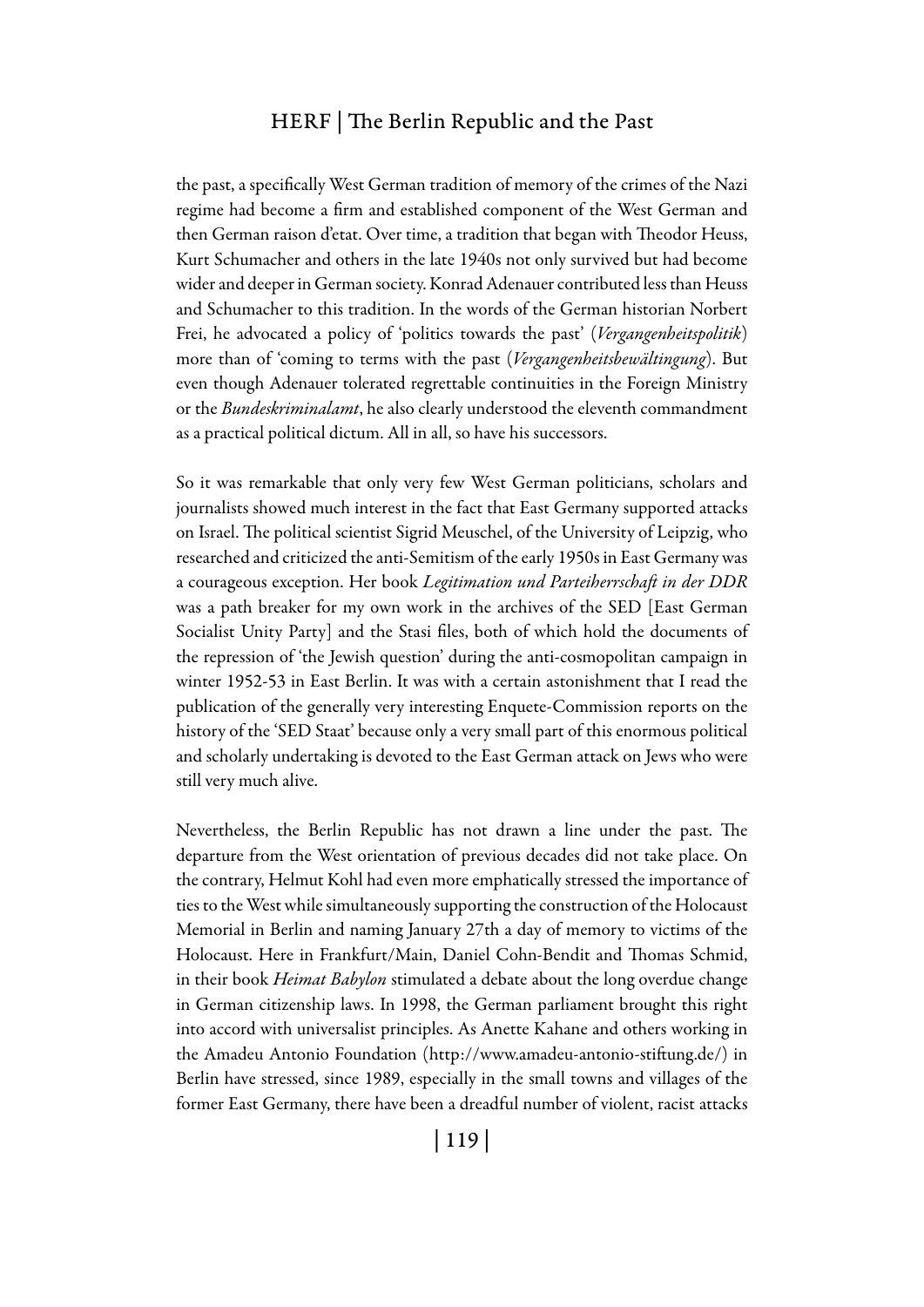by members of the neo-Nazi scene. Kahane has pointed to one source of this violence and the emergence of a violent Nazi scene as one result of the anti-Semitic clichés which for four decades were spread and propagated in East German society by state supported anti-Zionism. In so doing, this courageous woman has made an important contribution to coming to terms with both dictatorships.

All in all, despite new attacks against the place of Holocaust memory in the Berlin Republic, it remains firmly anchored in the political and intellectual establishment. The question, however, of what political consequences should and must be drawn from this memory, remains controversial. Since 1998, when Osama Bin Laden declared war on the United States and the Jews, and even more so after the mass murder in New York and Washington on September 11, 2001, another question has moved to the center of our attention. It is: How will politicians, opinion makers, intellectuals and scholars within the Berlin Republic react to the contemporary radical anti-Semitism, anti-Americanism and, yes, a new totalitarianism that come not from Germany but rather from the camp of radical Islam. Will the intellectual arsenal that has been developed through many valuable studies dealing with the crimes of the Nazi past lie harmless on the bookshelf or will it be applied to the contemporary threat posed by the radical Islamists?

This evening, I don't want to rehearse the sad history of the trans-Atlantic conflict about the war in Iraq. As someone who supported–and still supports–the war I acknowledge to you that 'we,' that is, the United States, began this war on mistaken premises regarding weapons of mass destruction. We invaded with too few soldiers, unjustified assumptions about how long the war would last and with the application of painfully ahistorical analogies to the American occupation of Germany after World War II. When German Foreign Minister Joschka Fischer said to U.S. Secretary of Defense Donald Rumsfeld in Munich, 'I am not convinced' that Saddam Hussein possessed weapons of mass destruction, I have to admit here openly that Fischer's scepticism proved to be correct.

But especially after President Bush replaced Rumsfeld with Robert Gates as US Secretary of Defense, and appointed David Petraeus as Commander of U.S. forces in Iraq I am still of the view that in time an Iraqi government can emerge that can defend itself and will not collapse into a reservoir for terror and weapons of mass destruction. Moreover, a political and military collapse of the American enterprise in Iraq (due to a premature withdrawal of our forces) would be a catastrophe for Germany, the European Union, global security and peace. It would also be

| 120 |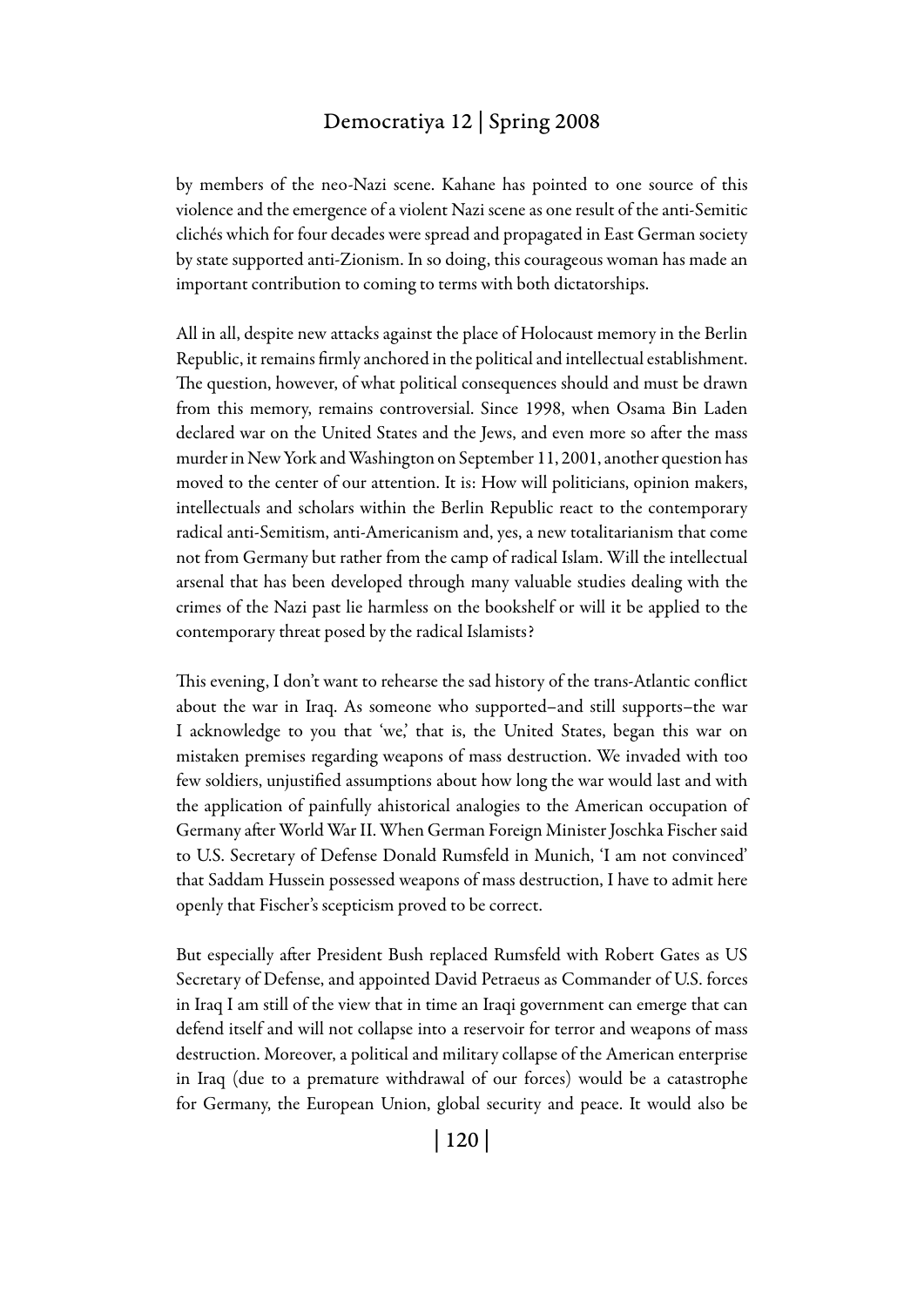an enormous victory for the forces of Islamist terror, in fact a victory of greater historical significance than was the defeat of the Soviet Union in Afghanistan in 1979.

Tonight, I am not going to revive the arguments about the war in Iraq. Rather, my key point is the following: today, coming to terms with the crimes of the Nazi past must not only mean a continuing focus on the history of National Socialism in Germany and Europe. Our view should also extend beyond Europe's borders. As Mathias Kuentzel in *Jihad and Jew Hatred: Nazism, Islamism and the Origins of 9/11* (New York: Telos Press, 2007; originally, *Jihad und Judenhass: Über die neuen antijüdischen Krieg*, Freiburg: ca ira, 2002) and Michael Mallmann and Martin Cuppers in *Halbmond und Hakenkruez: Das Dritte Reich, die Araber und Pälastina*  [Crescent and Swastika: The Third Reich, the Arabs and Palestine], German intellectuals and scholars have already done so. These three authors have shown us that the interaction and fusion of Islamic fundamentalism and the remains of fascist and Nazi ideologies did not first begin with the Arab-Israeli war of 1948 or 1956, with the Six Day War in 1967, the Iranian Revolution of the Mullahs in 1979, the anti-Soviet jihad in Afghanistan and certainly not with the foundation of al-Qaeda. The ideological inspiration of Islamist terror has an intellectual and cultural history that extends back into the 1930s and 1940s, in particular in the Moslem Brotherhood in Cairo. Of course, coming to terms with the Nazi past will naturally always primarily be preoccupied with German and European history on the continent of Europe. But this does not mean that it should not be Eurocentric.

This fall, at the American Academy in Berlin, I am working on a history of the diffusion of Nazism's radical anti-Semitism to the Middle East and to the Islamic world during the World War II and the Holocaust. Important documents are to be found in the Political Archives of the German Foreign Ministry in Berlin and in the Federal Archives (*Bundesarchiv*) in Berlin and Freiburg. But other very important documents lie elsewhere. Under the direction of Alexander Kirk, the American Ambassador to Egypt, American diplomats in Cairo during World War II tape recorded Nazi Germany's Arabic language short-wave radio broadcasts to the Middle East. They translated them into English and send verbatim transcripts of between 15 and 30 pages every week back to the United States State Department in Washington, D.C. In the last sixty years, so far as I've been able to determined, what I'll call 'the Kirk transcripts,' have lain unread in the National Archives of the United States, now located in the Maryland suburbs of Washington, D.C. I found them this summer. Hence, for the first time, they offer the most complete record of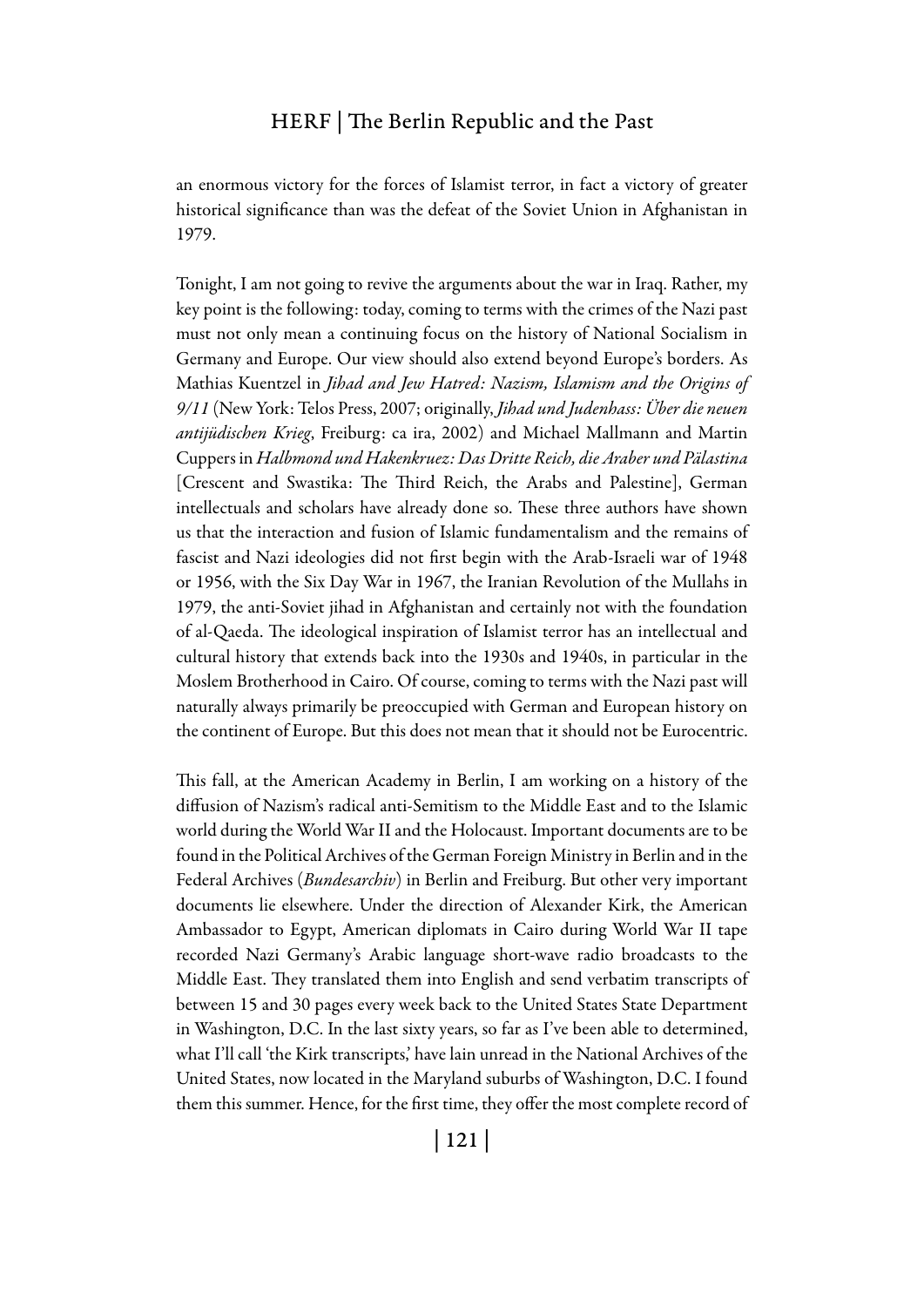Nazi radio propaganda and greatly enrich our historical knowledge regarding the diffusion of National Socialist ideas to the Middle East.

In view of the intensive preoccupation of German historical scholarship with the origins of National Socialism in the modernization crisis of the 19th and 20th century, I had hoped for a greater German contribution to the explanation of the roots of Islamist terror. When one thinks of Karl Dietrich Bracher, Ralf Dahrendorf, Jürgen Kocka and Hans-Ulrich Wehler, or on the German-Jewish émigré historians in the United States such as George Mosse and Fritz Stern, we are dealing with a scholarly treasure that has greatly contributed to our understanding of fascism and National Socialism. The understanding of the interaction of modernity and anti-modernity in National Socialism was also a central point in Thomas Mann's novel, *Doctor Faustus* as well as in Max Horkheimer and Theodor Adorno's *Dialectic of Enlightenment*. With the publication of my own book, *Reactionary Modernism: Technology, Culture and Politics in Weimar and the Third Reich* (1984), I also contributed to this literature. By 'reactionary modernism,' I referred to a paradoxical blend of enthusiasm for technology combined with the rejection of the Enlightenment and liberal democracy. I think that this historical research on the pre-history of Nazism remains of considerable importance for understanding the revolt against modernity today that is coming from outside Europe. Indeed, Dahrendorf once called Germany 'the first new nation.' Bracher referred to 'national socialism' outside of Europe. Both argued that the crises of modernization in the 'third world' could produce new dictatorships and new totalitarian ideologies.

Radical Islam can be understood as a form of reactionary modernist ideology. In Iran, with Hamas and Hezbollah and al-Qaeda we observe a remarkable mixture of hatred against Western civilization, on the one hand, and enthusiasm for technology, on the other. The terror attack of September 11 carried out by the Hamburg cell, composed partly of engineering students, represented an ideal typical reactionary modernist act. The perpetrators used modern passenger airplanes as weapons and hoped to enter paradise as a result of this deed. Just as fascism and Nazism were phenomena of segments of a society that overwhelmed with the pace of modernization, sought a way to combine modernity and tradition, so Islamic fundamentalists have used Western technology in an effort to destroy the West. In recent years this blend of modern technology and reactionary ideology has assumed terrible forms in the internet and in Iraq in the form of 'IED' (improvised explosive devices) and especially in the form of the suicide bomber.

| 122 |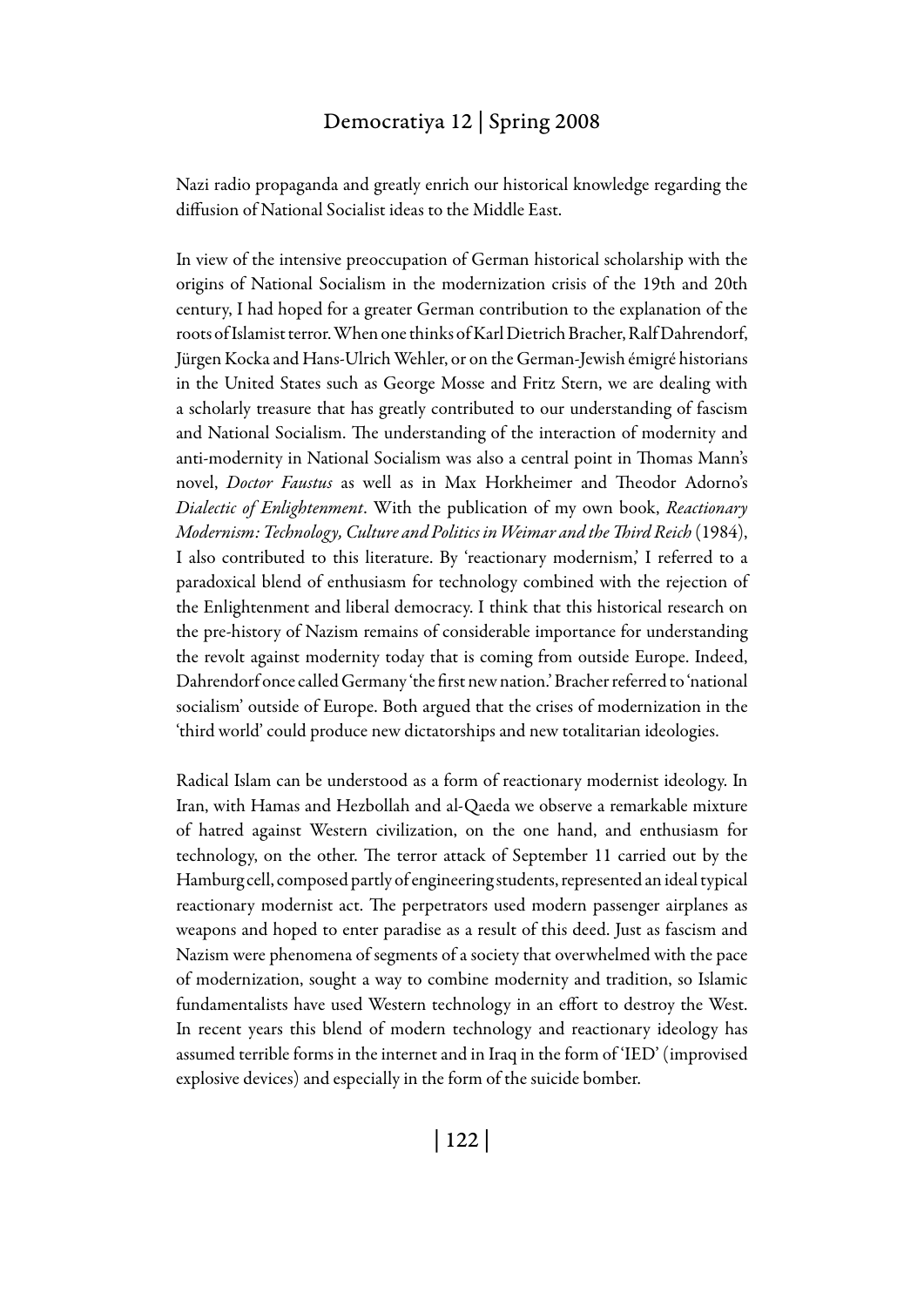To be sure, different languages, state structures, geographical locations and cultures distinguish contemporary totalitarianism from that of the 20th century. Nevertheless, today's radical Islamists have much in common with their fascist and Nazi predecessors. The ideological attack on liberal democracy and cultural modernity, on full equality for women, on the priority of the freedom of the individual in the face of the pressures of collectivism, the vision of a totalitarian society and especially and most of all the murderous hatred of the Jews, all of this returns now enveloped in a religious discourse. As their fascist and Nazi predecessors once did, now the radical Islamist propagate paranoid conspiracy theories combined with fanatical anti-Semitism and the radical anti-Americanism that is bound up with it. With these ideological foundations, the Islamists, just as the Nazis of the 1940s, have legitimated the murder of defenceless civilians.

Since 9/11, in the United States and in Europe, the scholarly work on these themes has been too weak. Perhaps in Germany after the historians's dispute (*Historikersstreit*) the thesis of the uniqueness of the Holocaust places every effort to examine the connections with and traces of Nazi ideology with the early history of radical Islamism under suspicion of, yet again, comprising yet another unjustified German effort to get out from under the burden of the Nazi past. I don't share this view. As Kuentzel, and Mallmann and Cuppers have shown us, a careful, nuanced effort to explore the peculiarities of radical Islam and the contribution made to it by fascist and Nazi ideology belongs very much in the center of the contemporary effort to come to terms with the Nazi past.

A core theme of historical scholarship lies, on one hand, in examining the tension between historical specificity and uniqueness, on the other hand in generalization about tendencies that are present in different societies. An adequate historical analysis of the origins of radical Islam includes the interaction of Islamic tradition with ideas that originated in 20th century Europe. Scholarly and intellectual cooperation between historians of the European dictatorships of the last century and our colleagues who research the history of Islam, the Arab and the Persian worlds is urgently needed to produce this badly needed historical understanding.

Despite important differences, there are a series of parallels between contemporary totalitarianism and that of the past. In both cases, fanatical anti-Semitism plays a decisive role. For the Jews, the threats with weapons of mass destruction coming from Bin Laden and Ahmadinejad recall memories of Hitler's threats. In the Nazi's deluded imagination, the Jews of Europe and around the world were not at all

| 123 |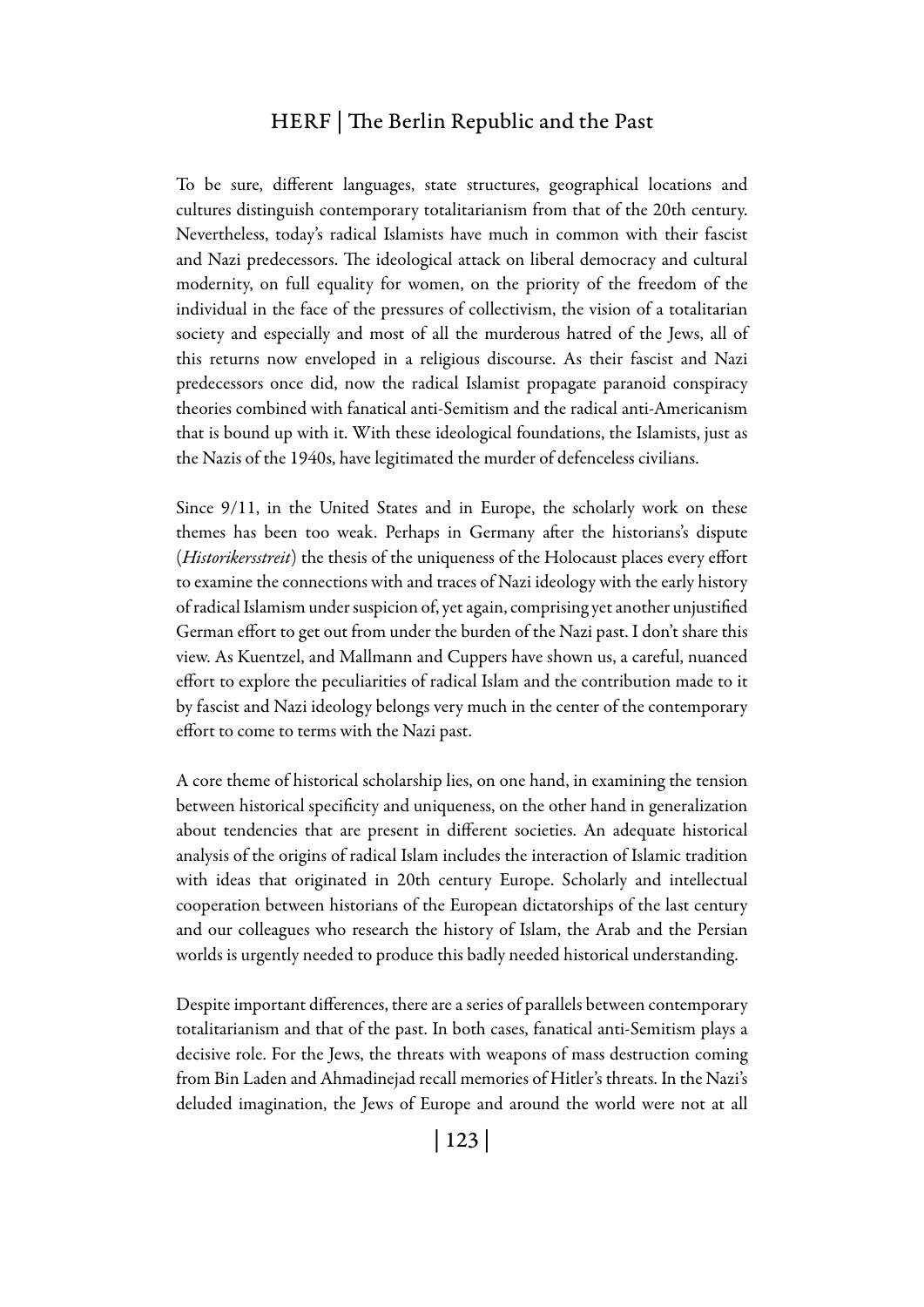innocent victims. On the contrary, they viewed them as members of a huge world conspiracy that they constantly described as 'international Jewry.' For Hitler and his followers, this invisible but all powerful organization was responsible for all of Germany's misfortune, culminating in World War Two itself. According to Hitler and Goebbels, the Jews had launched that war as a war to exterminate the German people. It was this paranoid conspiratorial phantasy that offered the central propagandistic, publicly repeated legitimation for the Holocaust. I have explored this theme in more depth in my recent book, *The Jewish Enemy: Nazi Propaganda During World War II and the Holocaust.*

Today, radical Islamists adopt a radical conspiracy theory about the 'Zionist-Crusader alliance.' As with their predecessors, so in the contemporary version of this conspiracy theory, the United States, capitalism and the Jews emerge as main actors. For the Nazis as well as today for the radical Islamists, New York and Washington, D.C. (then the Washington of Franklin Roosevelt whom Hitler called 'the mental patient in the White House,' now the Washington of the hate-figure, George Bush) occupy a dominant role as metropoles of capitalism and Jewish power. While the Nazis claimed that Roosevelt was a marionette and 'stooge' of the Jewish 'wire pullers' operating behind the scenes, today some critics of the war in Iraq warn of 'Islamophobia,' or of an 'Israel lobby' that was responsible for the war in Iraq. The conspiracy theories of the 1940s led to mass murder. Today they offer a central legitimation for terrorist attacks. In both cases, for those who believe them, such notions present attacks on the Jews as justified acts of self-defense against the supposed aggression of the Jewish enemy. Then and today, among the Nazis and the radical Islamists, projection and paranoia unleash mass murder and terror.

As we all know, the conflict between Israel, the Arab states and Palestinians has a foundation in clashes of real political interest. It is, of course, possible to criticize Israel outside the framework of radical Islam–and this happens with great frequency in this country and in mine. We all know that there are Arabs and Palestinians who want to live in peace and who would accept a two-state solution of a Jewish state living in peace alongside a Palestinian state. But we also know that those who wish to destroy Israel, such as Hamas, Hezbollah and the government of Iran, rely on arguments that have European roots as well as origins in a fundamentalist reading of the Koran. In case you've not already done so, I urge you to read the, still unrevised, 'Hamas Covenant' of 1988. It's easily found via Google on the internet. There you will find the usual criticisms of Israel as well as the desire to destroy it completely justified with quotes from the Koran. But you will also find an explanation of the

| 124 |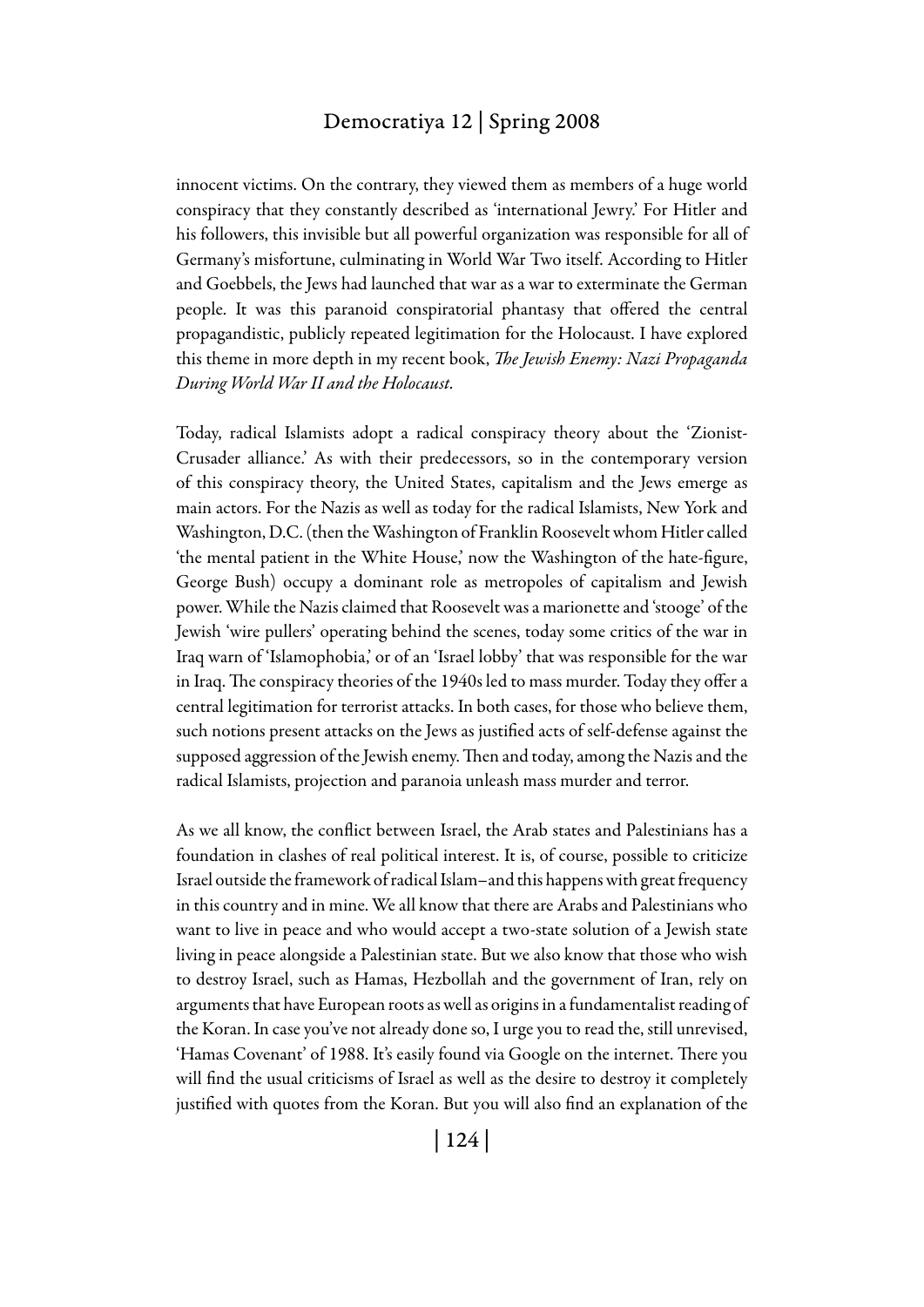origins of World War I and World War II in Europe that has nothing to do with the Koran and everything to do with works such as *The Protocols of the Elders of Zion*  and other works of European radical anti-Semitism.

Or we can go back farther in history. I urge you to read 'Our Struggle with the Jews,' an essay written in Cairo in 1950 by Sayid Qutb, then a leading intellectual leader of the Moslem Brotherhood and subsequently also of violent jihad up to and including al-Qaeda. Qutb wrote: 'And the Jews did indeed return to evil-doing, so Allah gave to the Muslims power over them. The Muslims then expelled them fro the whole of the Arabian Peninsula...Then the Jews again returned to evil-doing and consequently Allah sent against them others of his servants, until the modern period. Then Allah brought Hitler to rule over them. And once again today the Jews have returned to evil-doing, in the form of 'Israel' which made the Arabs, the owners of the Land, taste of sorrows and woe. So let Allah bring down upon the Jews people who will mete out the worst kind of punishment...' In these influential lines read by today's radical Islamists, we hear the traces of National Socialism as well as its enthusiastic reception in the small but over time important ideological currents that contributed to radical Islam.

From May 1945 to spring 2006, there was not a single government in the world that both threatened the Jews with mass murder and had the means to carry out such a threat. We have seen anti-Semitic movements, parties, neo-Nazis and skinheads. The Arab states have conducted wars with conventional weapons against Israel. With its aerial strike in 1982, Israel brought Saddam Hussein's effort to build a nuclear arsenal to a temporary end. However, in 2006, Iran's President Mahmoud Ahmadinejad changed this situation when he said that Israel should be eliminated from the map and that Iran would insist on its 'right' to have nuclear technology. It has been utterly clear to almost everyone inside and outside Iran that by 'nuclear technology,' Ahmadinejad means nuclear weapons. In other words, in the spring of 2006, Mahmoud Ahmadinejad threatened the Jews with a second Holocaust. For Germans in the Berlin Republic who think that coming to terms with the Nazi past is a good and necessary thing to do, Ahmadinejad's threat now poses this question: What will and what can Germany do to prevent Ahmadinejad from having the means to carry out this threat?

Last year in the United States, I published *The Jewish Enemy: Nazi Propaganda During World War II and the Holocaust*. When I reread the speeches by Hitler and Goebbels, I saw that not only did Hitler in a speech on January 30, 1939 announce

| 125 |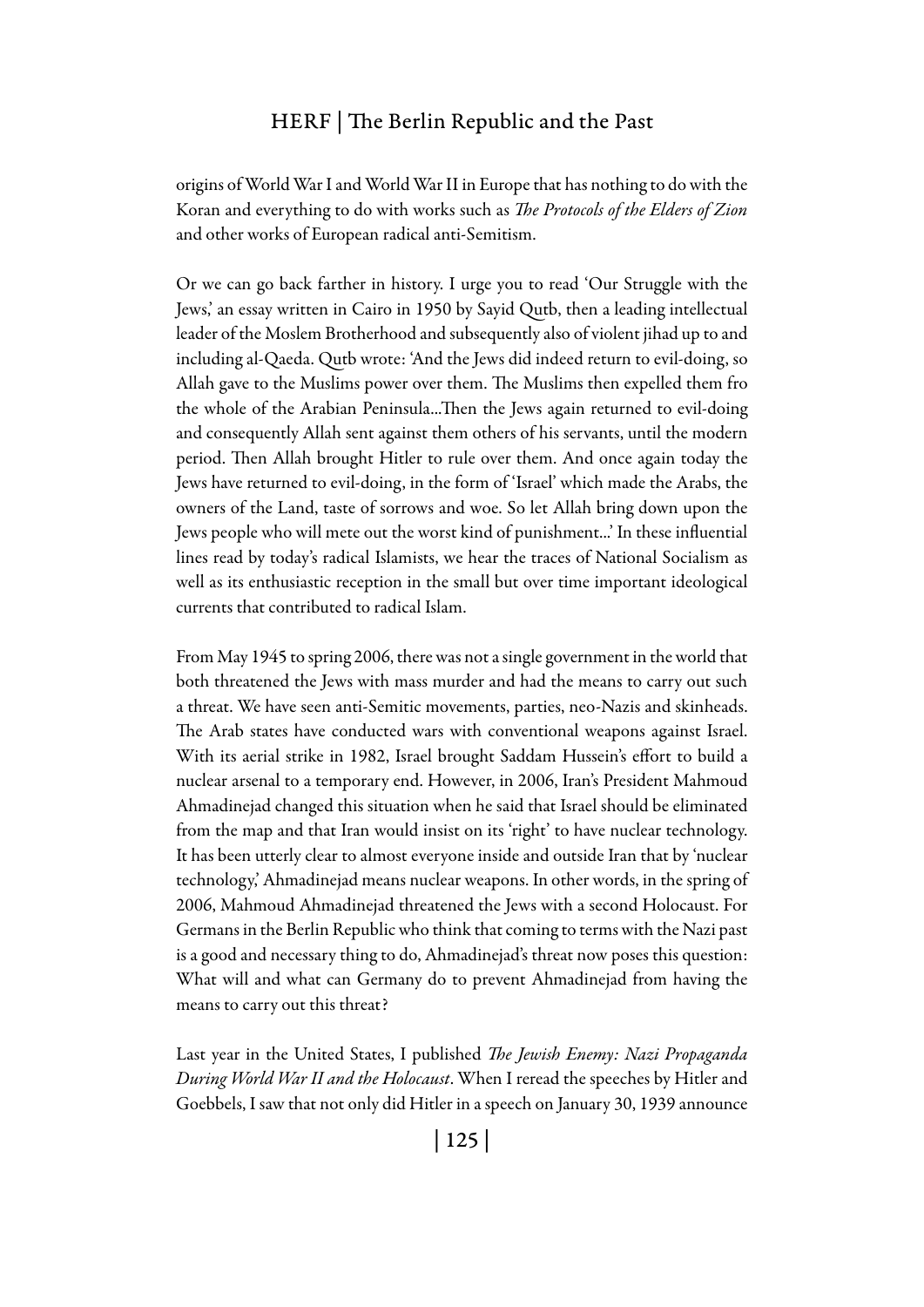a prophecy that if 'international finance Jewry yet again' starts a war in Europe, the result would not be 'the destruction of the Aryan race in Europe.' Rather, Hitler continued, the result would be 'the extermination of the Jewish race in Europe.' Between 1939 and 1943, Hitler publicly repeated the famous prophecy at least seven times. The repetitions were on the front pages of the *Völkischer Beobachter*  and were broadcast on the radio. But in the words of the German historian of the Nazi regime, Karl Dietrich Bracher, the underestimation of Hitler and the radicalism of his ideology accompanied his path to power as well as his foreign policy after 1933. One of the most important conclusions of the historical research about the public language of the Nazi regime regarding the Jews has been the when Hitler was speaking with deadly seriousness when used words such as '*Ausrottung*' (annihilation) and *Vernichtung* (extermination). Unfortunately, the prevailing understanding of ideology of among his contemporaries too often directed their attention to Hitler's other supposedly 'real' purposes.

After Hitler, the meaning of political sophistication changed. We need to apply this transformed and post-totalitarian understanding to the public statements of Mahmoud Ahmadinejad. When Ahmadinejad publicly states that Israel should be wiped off the face of the map and when everything points to further and unbroken development of Iran's nuclear weapons, then I think that at least one purpose of facing the Nazi past in the Berlin Republic in 2007 consists in taking Ahmadinejad's threats against Israel very seriously. As I stated before, the memory of the Holocaust in post-war Germany has always had political consequences. Today, when others publicly threaten with weapons of mass destruction, it is the responsibility of the Berlin Republic no less than it is of any state that rejects racism, anti-Semitism and genocidal threats and actions, to do everything possible to secure Israel's existence and to help to bring about an end to the threats from Iran. In light of the significance of German business interests in Iran, there is much Germany can do to help to accomplish this end without the threat of military force. Today, in my view, the most important political consequence of the memory of the Holocaust lies precisely in this effort.

In London in the spring of 2006, a group of English intellectuals close to the Labor Party wrote the 'Euston Manifesto' and placed it on their website. In fall of 2006, some of us in the traditions of American liberalism wrote 'American Liberalism and the Euston Manifesto.' It too is now available at the website of the Euston Manifesto.

| 126 |